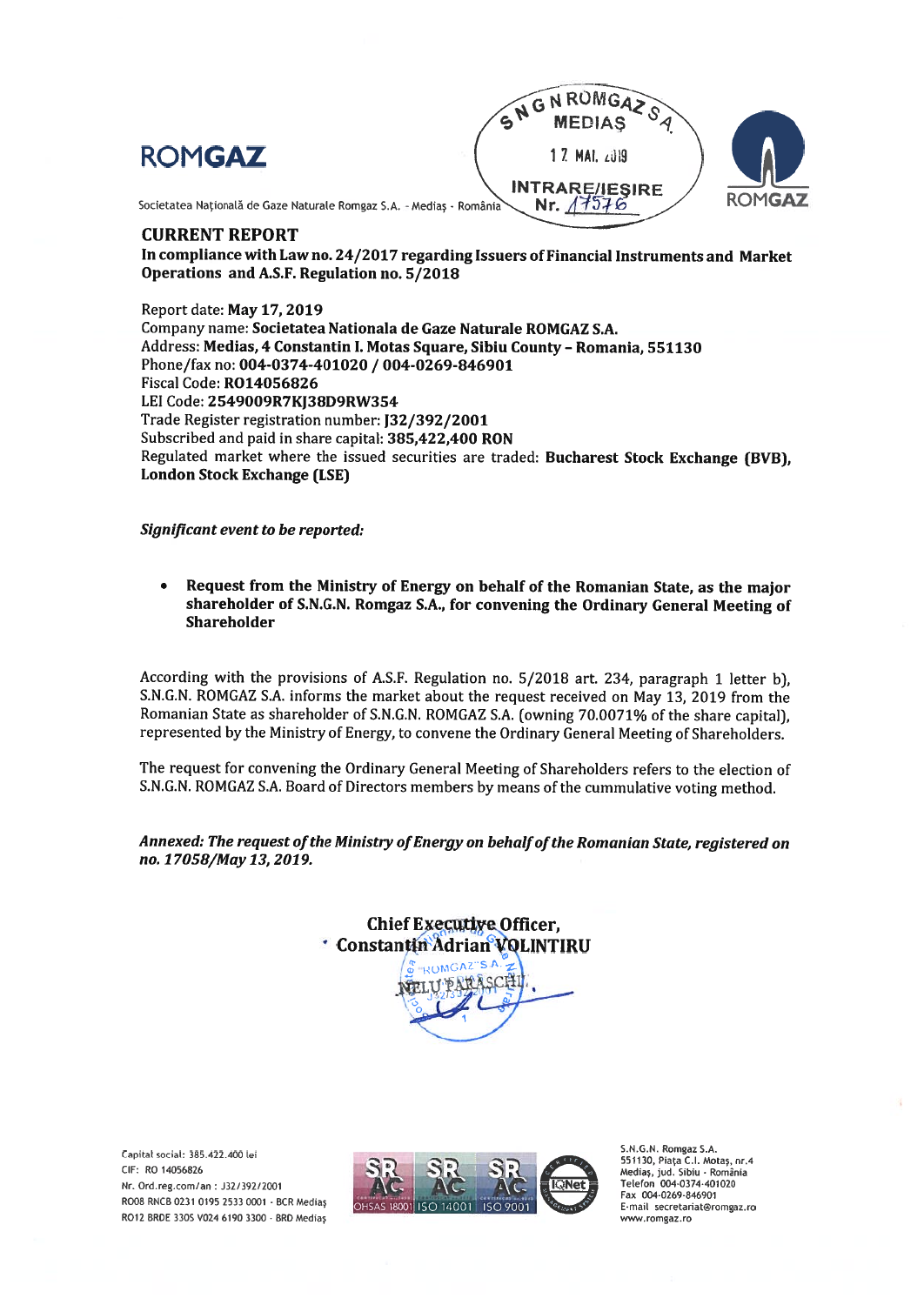Translation from the Romanian language

Ministry of Energy

Romgaz registration number 17058 of May 13/2019

To: SNGN Romgaz S.A. Board of Directors

ln attn. of: Mr. Nistoran Dorin-Liviu, Chairman ofthe Board

The Ministry of Energy, on behalf of the Romanian State as shareholder holding <sup>a</sup> number of 269,823,080 shares representing 70.0071% of the share capital of Societatea Nationala de Gaze Naturale "Romgaz" S.A. (SNGN Romgaz S.A.), based on Company Law 31/1990 Art. 119, as amended from time to time and on GEO 109/2011 on corporate governance of public enterprises, Art. <sup>641</sup> as amended from time to time and approved by Law 11/2016, requests the immediate convening of the Ordinary General Meeting of Shareholders for the debate and approva<sup>l</sup> of the following:

- 1) Election of SNGN Romgaz S.A. Board of Directors members by means of the cumulative voting method.
- 2) Establishing the mandate term of the Board of Directors members elected by the cumulative voting method at <sup>a</sup> period of <sup>4</sup> (four) months ín accordance with the provisions of GEO109/2011 on corporate governance of public enterprises, Art. 64<sup>1</sup> as amended from tíme to time and approved by Law 111/2016, excep<sup>t</sup> for the reconfirmed directors.
- 3) Establishing the fixed gross monthly indemnity of the directors elected by means of the cumulative voting method, according to EGMS Resolution no. 8 of July 8, 2018.
- 4) Approval of the mandate contract draft to be concluded with the directors elected by means of the cumulative voting method.
- 5) Mandating the representative of the majority shareholder, the Romanian State acting through the Ministry of Energy, to sign the mandate contracts with the directors elected by means of the cumulative voting method.

We also propose the following Resolution draft:

- 1) EGMS approves the election by means of the cumulative voting method of the following Board of Directors members
	- $[1...]$ ,  $[1...]$ ,  $[$  citizen, born in  $[1...]$  on  $[1...]$ , domiciled in  $[1...]$ ,  $]$ , identified by [..........] series [..........] no. [..........] issued by [..........] on [ ... ... .... ], Personal Identification Number [ ... ... .... ] - [ ... ... ... ] cumulative votes
	- $[...],$   $[......]$  citizen, born in  $[.........]$  on  $[.........]$ , domiciled in  $[.........]$ , identified by [..........] series [..........] no. [..........] issued by [..........] on [..........], Personal Identification Number [..........] - [..........] cumulative votes
	- $[...], [......],$  citizen, born in  $[.........]$  on  $[.........]$ , domiciled in  $[.........]$ , identified by [..........] series [..........] no. [..........] issued by [..........] on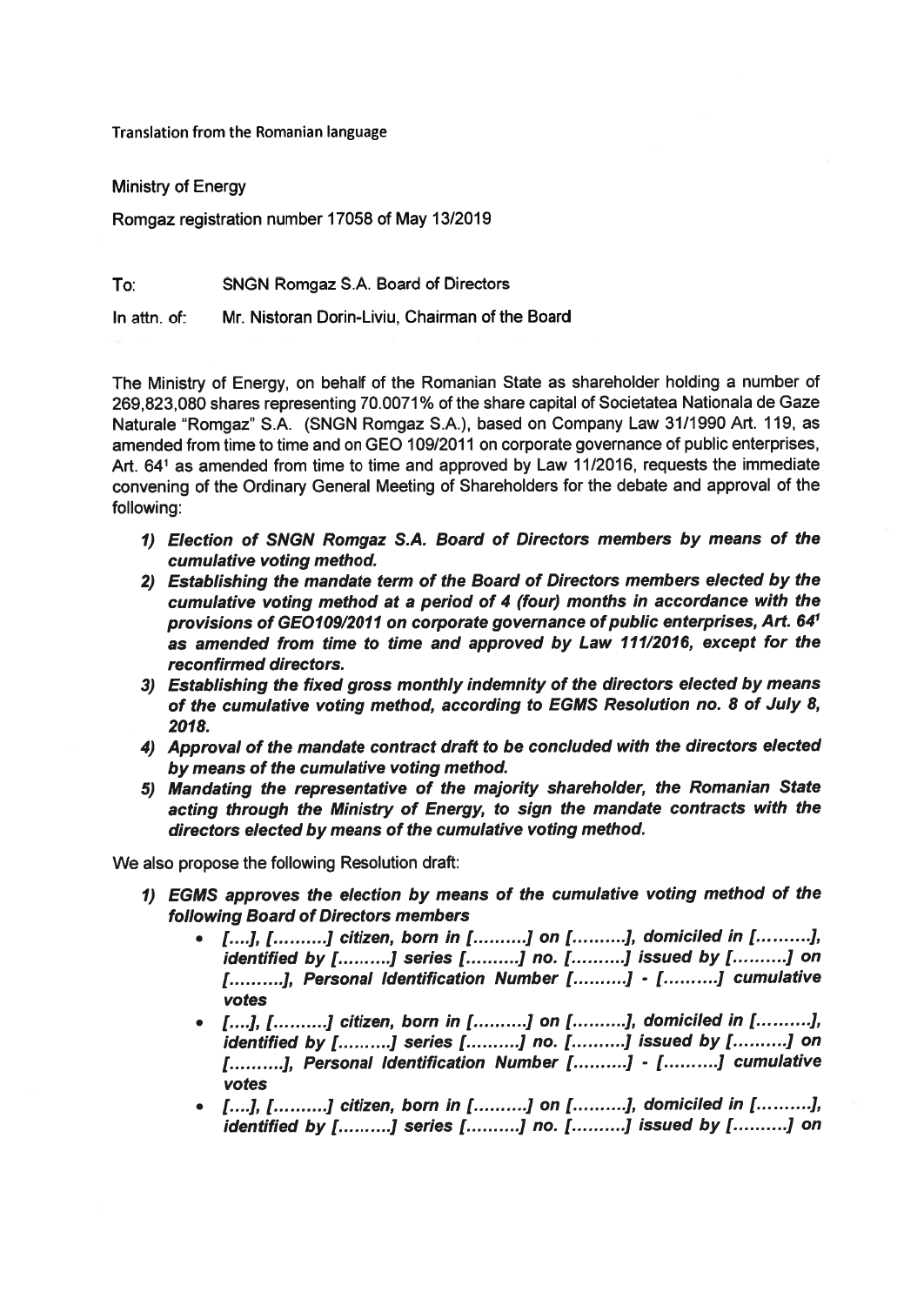Translation from the Romanian language

[..........J, Personal ldentification Number [..........J - [..........J cumulative votes

- [. . . .J, [ <sup>J</sup> cítizen, born in [..........J on [..........J, domiciled in [ J, identifiedd by [..........] series [..........] no. [..........] issued by [..........] on [..........], Personal Identification Number [..........] - [..........] cumulative votes
- [....], [..........] citizen, born in [..........] on [..........], domiciled in [..........],<br>identified by [.........] series [........] no [........] issued by [........] on d by [..........] series [..........] no. [..........] issued by [..........] on [………], Personal Identification Number [……….] - [……….] cumulative votes
- [....], [..........] citizen, born in [..........] on [..........], domiciled in [..........],<br>identified by [..........] series [.........] no [........] issued by [........] on d by [..........] series [..........] no. [..........] issued by [..........] on [..........], Personal Identification Number [..........] - [..........] cumulative votes
- [....], [..........] citizen, born in [..........] on [..........], domiciled in [..........],<br>identified by [..........] series [.........] no [..........] issued by [........] on d by [..........] series [..........] no. [..........] issued by [..........] raentmed by [……….] series [……….] no. [……….] issued by [……….] on<br>[……….], Personal Identification Number [……….] - [……….] cumulative votes

The following Board of Directors members are considered revoked:

- $\left[....\right]$
- $\left[....\right]$
- [.. $\dots$ .]
- ---------------------

They have not been reconfirmed as <sup>a</sup> result of applying the cumulative voting method. Consequently, their mandate terminates on the date of this EGMS, in accordance with Rule no. 5/2018, Article 167, par. (3) Financial SupervisoryAuthority.

- 2) The mandate term of the Board of Directors members is:
	- a)  $\,$  4 (four) months, in accordance with the provisions of GEO109/2011 on corporate governance of public enterprises, Art. 64' as amended from time to time and<br>converted by Law 44/2046, for interior directors and interior in accountance with approved by Law 11/2016, for interim directors appointed in accordance with<br>itam 1 shaw item <sup>1</sup> above.
	- b) Equal with the remaining period of the mandate approve<sup>d</sup> by OGMS Resolution no. 8 of July 6, 2018, article <sup>2</sup> for the Members of the Board reconfirmed incompliance with on corporate governance of public enterprises, Article 32 par. (8) as amended from time to time and approved by Law 111/2016
- 3) The fixed gross monthly indemnity of the directors elected by means of the cumulative voting method is established in accordance with the OGMS Resolution no. 8 of July 6, 2018, Article 3.
- 4) The mandate contract draft to be concluded with the directors elected by means of the cumulative voting method is approve<sup>d</sup> in the attached form.